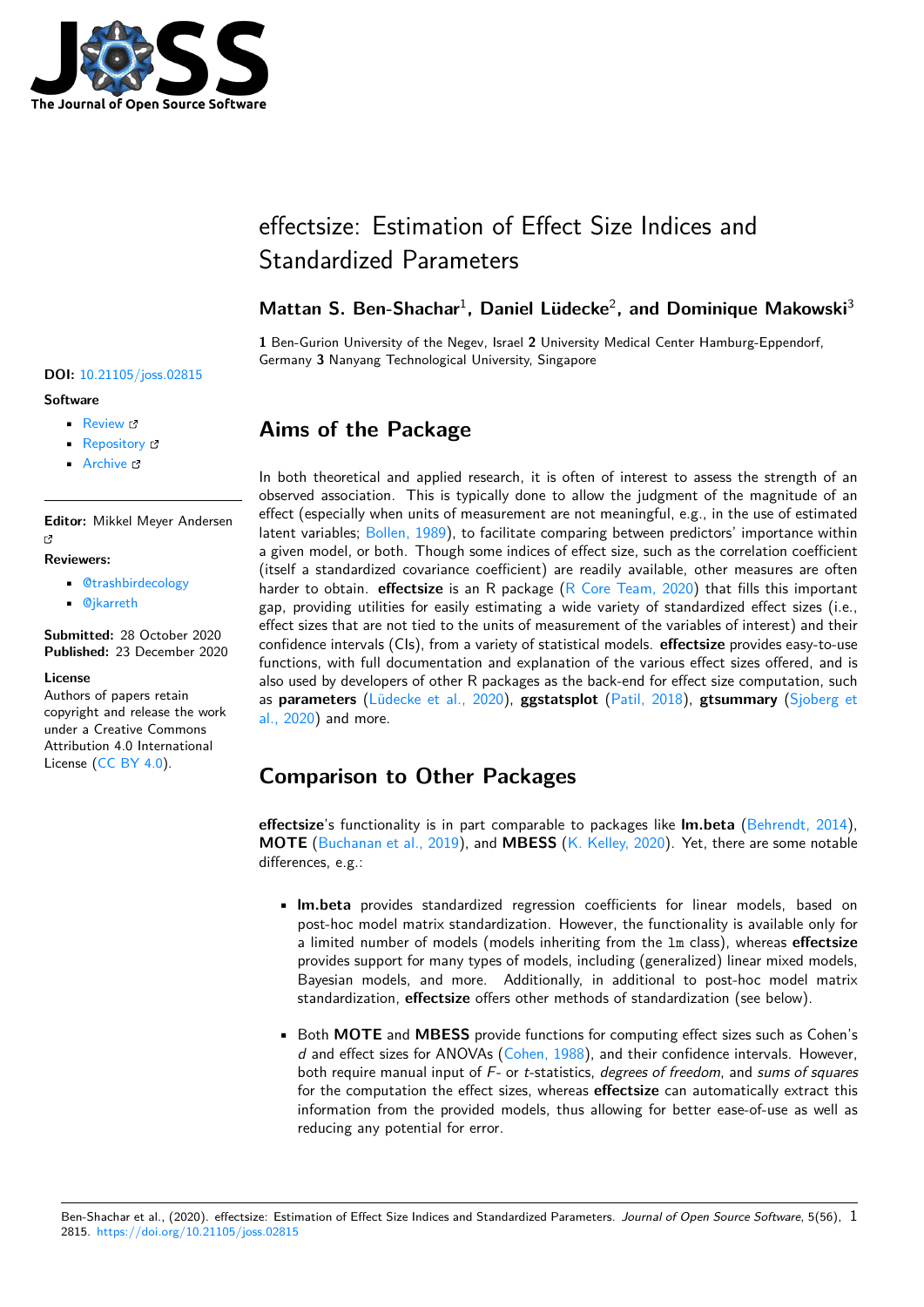

• Finally, in **base R**, the function scale() can be used to standardize vectors, matrices and data frame, which can be used to standardize data prior to model fitting. The coefficients of a linear model fit on such data are in effect standardized regression coefficients. **effectsize** expands an this, allowing for robust standardization (using the median and the MAD, instead of the mean and SD), post-hoc parameter standardization, and more.

# **Examples of Features**

**effectsize** provides various functions for extracting and estimating effect sizes and their confidence intervals (estimated using the noncentrality parameter method; Steiger, 2004). In this article, we provide basic usage examples for estimating some of the most common effect size. A comprehensive overview, including in-depth examples and a full list of features and functions, are accessible via a dedicated website (https://easystats.github.io/effectsize/).

#### **Indices of Effect Size**

#### **[Standard](https://easystats.github.io/effectsize/reference/index.html)ized Differences**

**effectsize** provides functions for estimating the common indices of standardized differences such as Cohen's *d* (cohens\_d()), Hedge's *g* (hedges\_g()) for both paired and independent samples (Cohen, 1988; Hedges & Olkin, 1985), and Glass' ∆ (glass\_delta()) for independent samples with different variances (Hedges  $&$  Olkin, 1985).

cohens\_d(mpg  $\sim$  am, data = mtcars) *#> Cohen's d [|](#page-5-4) [95% CI](#page-5-5) #> -------------------------- #> -1.48 | [-2.27, -0.67] #> #> - Estimated using pooled SD.*

#### **Contingency Tables**

Pearson's *ϕ* (phi()) and Cramér's *V* (cramers\_v()) can be used to estimate the strength of association between two categorical variables (Cramér, 1946), while Cohen's *g* (cohens\_g()) estimates the deviance between paired categorical variables (Cohen, 1988).

M <- rbind(c(150, 130, 35, 55), c(100, 50, 10, 40), c(165, 65, 2, 25)) cramers\_v(M) *#> Cramer's V | 95% CI #> ------------------------- #> 0.18 | [0.12, 0.22]*

#### **Parameter and Model Standardization**

Standardizing parameters (i.e., coefficients) can allow for their comparison within and between models, variables and studies. To this end, two functions are available: standardize(), which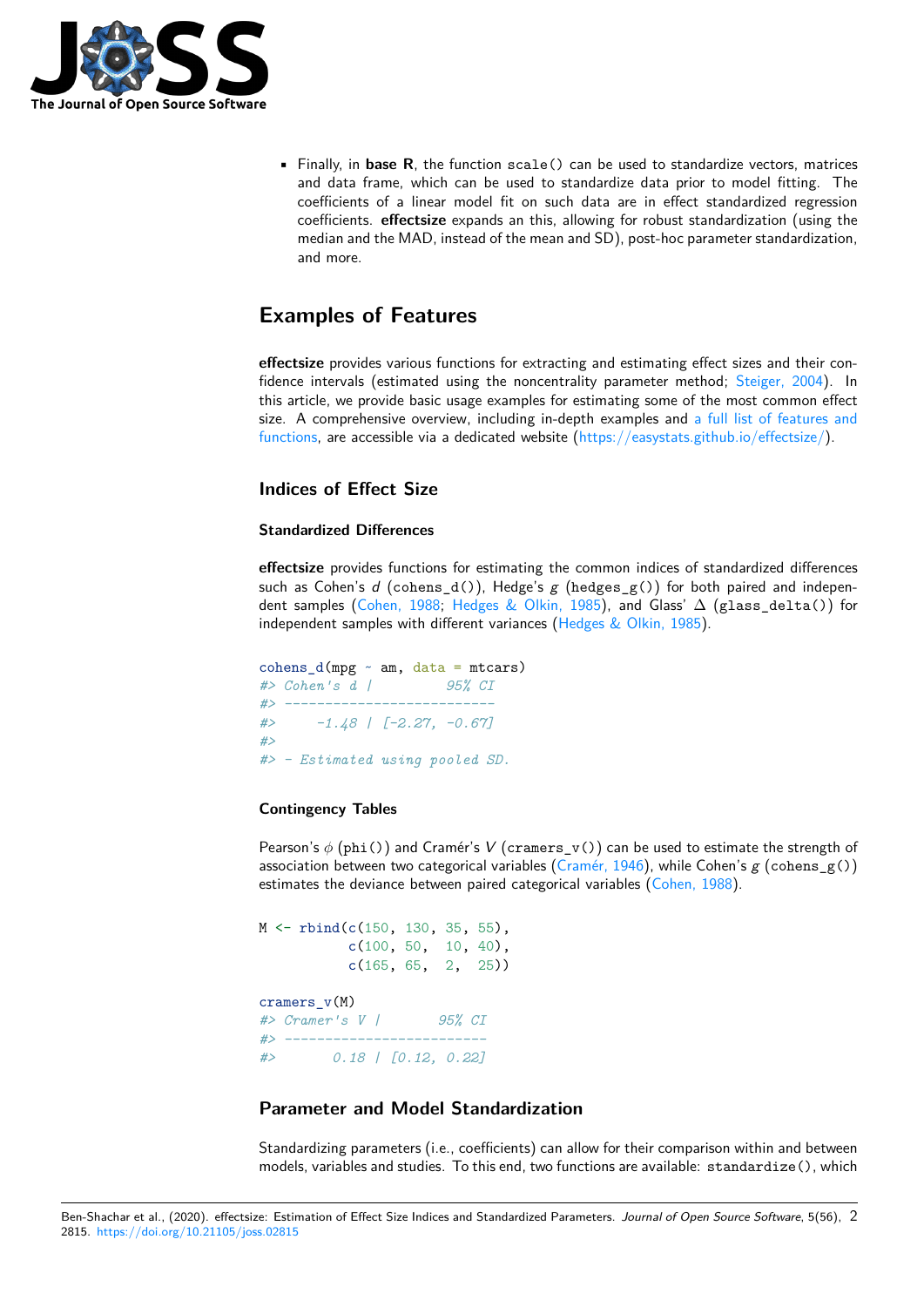

returns an updated model, re-fit with standardized data, and standardize\_parameters(), which returns a table of standardized coefficients from a provided model (for a list of supported models, see the *insight* package; Lüdecke et al., 2019).

```
model \leq \ln(mpg \sim cy1 * am,data = mtcars)standardize(model)
#>
#> Call:
#> lm(formula = mpg ~ cyl * am, data = data_std)
#>
#> Coefficients:
#> (Intercept) cyl am cyl:am
#> -0.0977 -0.7426 0.1739 -0.1930
standardize_parameters(model)
#> Parameter | Coefficient (std.) | 95% CI
#> -------------------------------------------------
#> (Intercept) | -0.10 | [-0.30, 0.11]
#> cyl | -0.74 | [-0.95, -0.53]
#> am | 0.17 | [-0.04, 0.39]
#> cyl:am | -0.19 | [-0.41, 0.02]
#>
#> # Standardization method: refit
```
Standardized parameters can also be produced for generalized linear models (GLMs; where only the predictors are standardized):

```
model \leq glm(am \leq cyl + hp,family = "binomial",
            data = mtcars)standardize_parameters(model, exponentiate = TRUE)
#> Parameter | Odds Ratio (std.) | 95% CI
#> -----------------------------------------------
#> (Intercept) | 0.53 | [0.18, 1.32]
#> cyl | 0.05 | [0.00, 0.29]
#> hp | 6.70 | [1.32, 61.54]
#>
#> # Standardization method: refit
```
standardize\_parameters() provides several standardization methods, such as robust standardization, or *pseudo*-standardized coefficients for (generalized) linear mixed models (Hoffman, 2015). A full review of these methods can be found in the *Parameter and Model Standardization* vignette.

#### **[Effect Si](#page-5-6)zes for ANOVAs**

[Unlike standardized para](https://easystats.github.io/effectsize/articles/standardize_parameters.html)meters, the effect sizes reported in the context of ANOVAs (analysis of variance) or ANOVA-like tables represent the amount of variance explained by each of the model's terms, where each term can be represented by one or more parameters. eta\_squa red() can produce such popular effect sizes as Eta-squared  $(\eta^2)$ , its partial version  $(\eta_p^2)$ , as well as the generalized  $\eta_G^2$  (Cohen, 1988; Olejnik & Algina, 2003):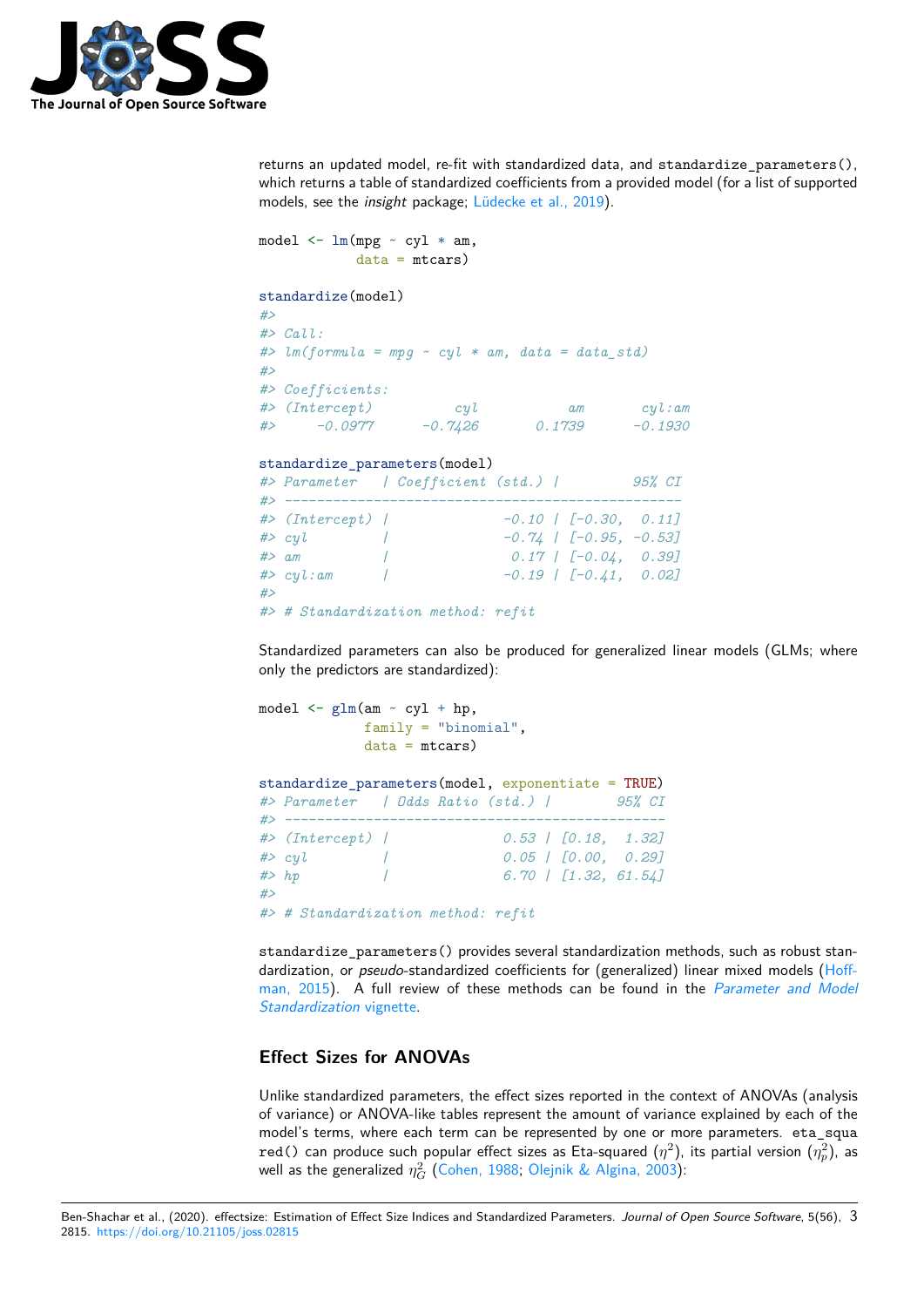

```
options(contrasts = c('contr.sum', 'contr.poly'))
data("ChickWeight")
# keep only complete cases and convert `Time` to a factor
ChickWeight \leq subset(ChickWeight, ave(weight, Chick, FUN = length) == 12)
ChickWeight$Time <- factor(ChickWeight$Time)
model <- aov(weight ~ Diet * Time + Error(Chick / Time),
           data = ChickWeight)
eta_squared(model, partial = TRUE)
#> Group | Parameter | Eta2 (partial) | 90% CI
#> ------------------------------------------------------
#> Chick | Diet | 0.27 | [0.06, 0.42]
#> Chick:Time | Time | 0.87 | [0.85, 0.88]
#> Chick:Time | Diet:Time | 0.22 | [0.11, 0.23]
eta_squared(model, generalized = "Time")
#> Group | Parameter | Eta2 (generalized) | 90% CI
#> ----------------------------------------------------------
#> Chick | Diet | 0.04 | [0.00, 0.09]
#> Chick:Time | Time | 0.74 | [0.71, 0.77]
#> Chick:Time | Diet:Time | 0.03 | [0.00, 0.00]
```
 $\mathsf{effects}$  also offers  $\epsilon_p^2$  (epsilon\_squared()) and  $\omega_p^2$  (omega\_squared()), which are less biased estimates of the variance explained in the population (T. L. Kelley, 1935; Olejnik & Algina, 2003). For more details about the various effect size measures and their applications, see the *Effect sizes for ANOVAs* vignette.

#### **[Effect Siz](#page-6-3)e Conversion**

#### **From [Test Statistics](https://easystats.github.io/effectsize/articles/anovaES.html)**

In many real world applications there are no straightforward ways of obtaining standardized effect sizes. However, it is possible to get approximations of most of the effect size indices (*d*, *r*,  $\eta_p^2$ …) with the use of test statistics (Friedman, 1982). These conversions are based on the idea that test statistics are a function of effect size and sample size (or more often of degrees of freedom). Thus it is possible to reverse-engineer indices of effect size from test statistics  $(F, t, \chi^2, \text{ and } z).$ 

```
F_to_eta2(f = c(40.72, 33.77),
    df = c(2, 1), df_error = c(18, 9)#> Eta2 (partial) | 90% CI
#> -----------------------------
#> 0.82 | [0.66, 0.89]
#> 0.79 | [0.49, 0.89]
t_to_d(t = -5.14, df_error = 22)#> d | 95% CI
#> ----------------------
#> -2.19 | [-3.23, -1.12]
t_to_r(t = -5.14, df_error = 22)
```
Ben-Shachar et al., (2020). effectsize: Estimation of Effect Size Indices and Standardized Parameters. *Journal of Open Source Software*, 5(56), 42815. https://doi.org/10.21105/joss.02815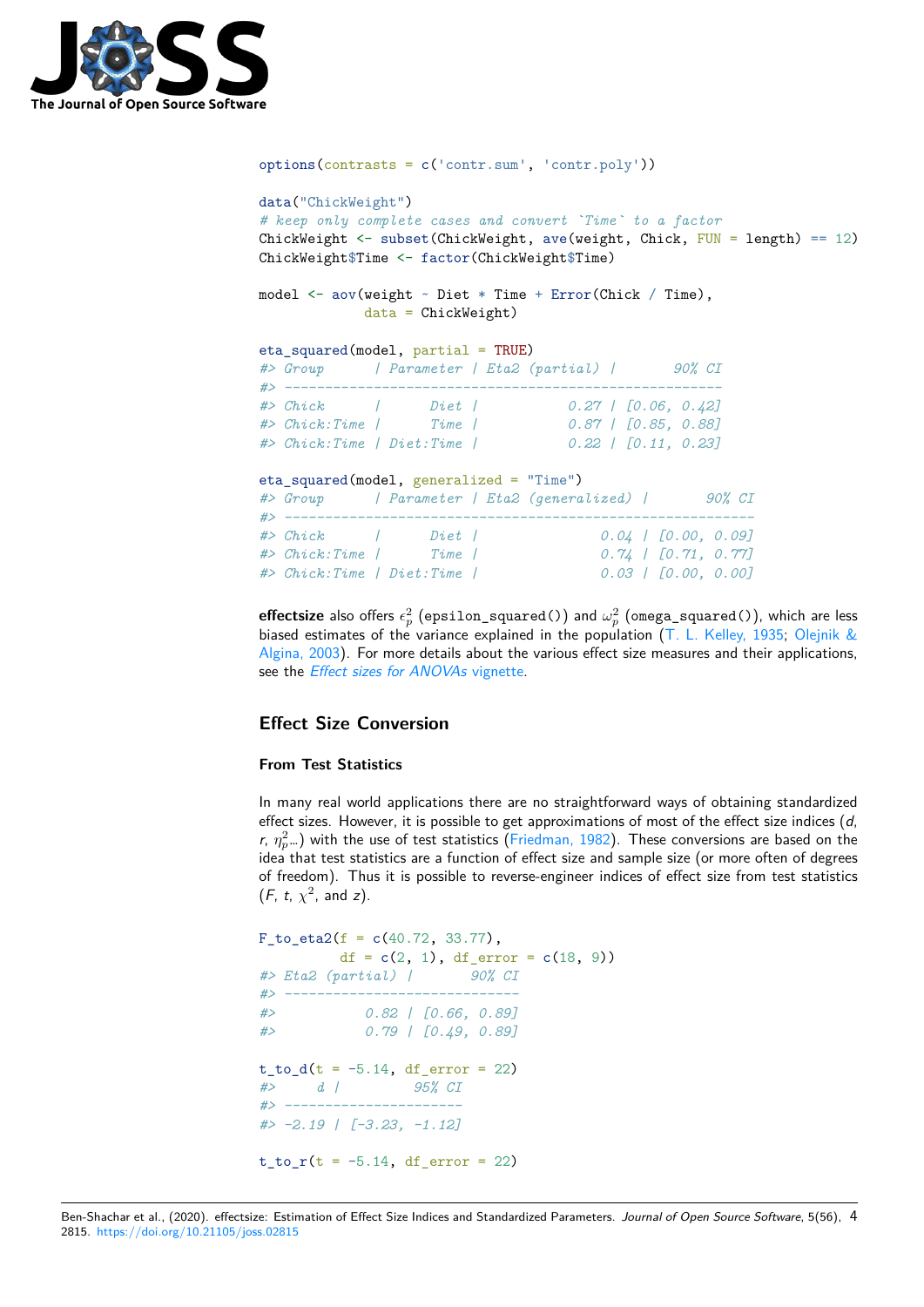

```
#> r | 95% CI
#> ----------------------
#> -0.74 | [-0.85, -0.49]
```
These functions also power the effectsize() convenience function for estimating effect sizes from R's htest-type objects. For example:

```
aov1 \leq oneway.test(salary \sim n comps,
                   data = hardlyworking, var.equals = TRUE)effectsize(aov1)
#> Eta2 | 90% CI
#> -------------------
#> 0.20 | [0.14, 0.24]
xtab <- rbind(c(762, 327, 468), c(484, 239, 477), c(484, 239, 477))
Xsq <- chisq.test(xtab)
effectsize(Xsq)
#> Cramer's V | 95% CI
#> -------------------------
#> 0.07 | [0.05, 0.09]
```
These functions also power our *Effect Sizes From Test Statistics* shiny app (https: //easystats4u.shinyapps.io/statistic2effectsize/).

#### **Between Effect Sizes**

[For comparisons between different types of de](https://easystats4u.shinyapps.io/statistic2effectsize/)signs and analyses, it is useful to be able to convert between different types of effect sizes (*d*, *r*, Odds ratios and Risk ratios; Borenstein et al., 2009; Grant, 2014).

 $r_to_d(0.7)$ *#> [1] 1.960392* d to oddsr[atio\(1.96\)](#page-5-8)

*#> [1] 34.98946*

```
oddsratio_to_riskratio(34.99, p0 = 0.4)
#> [1] 2.397232
```

```
oddsratio_to_r(34.99)
#> [1] 0.6999301
```
#### **Effect Size Interpretation**

Finally, **effectsize** provides convenience functions to apply existing or custom interpretation rules of thumb, such as for instance Cohen's (1988). Although we strongly advocate for the cautious and parsimonious use of such judgment-replacing tools, we provide these functions to allow users and developers to explore and hopefully gain a deeper understanding of the relationship between data values and their interpretation. More information is available in the *Automated Interpretation of Indices of Effect Size* vignette.

```
interpret_d(c(0.02, 0.52, 0.86), rules = "cohen1988")
#> [1] "very small" "medium" "large"
#> (Rules: cohen1988)
```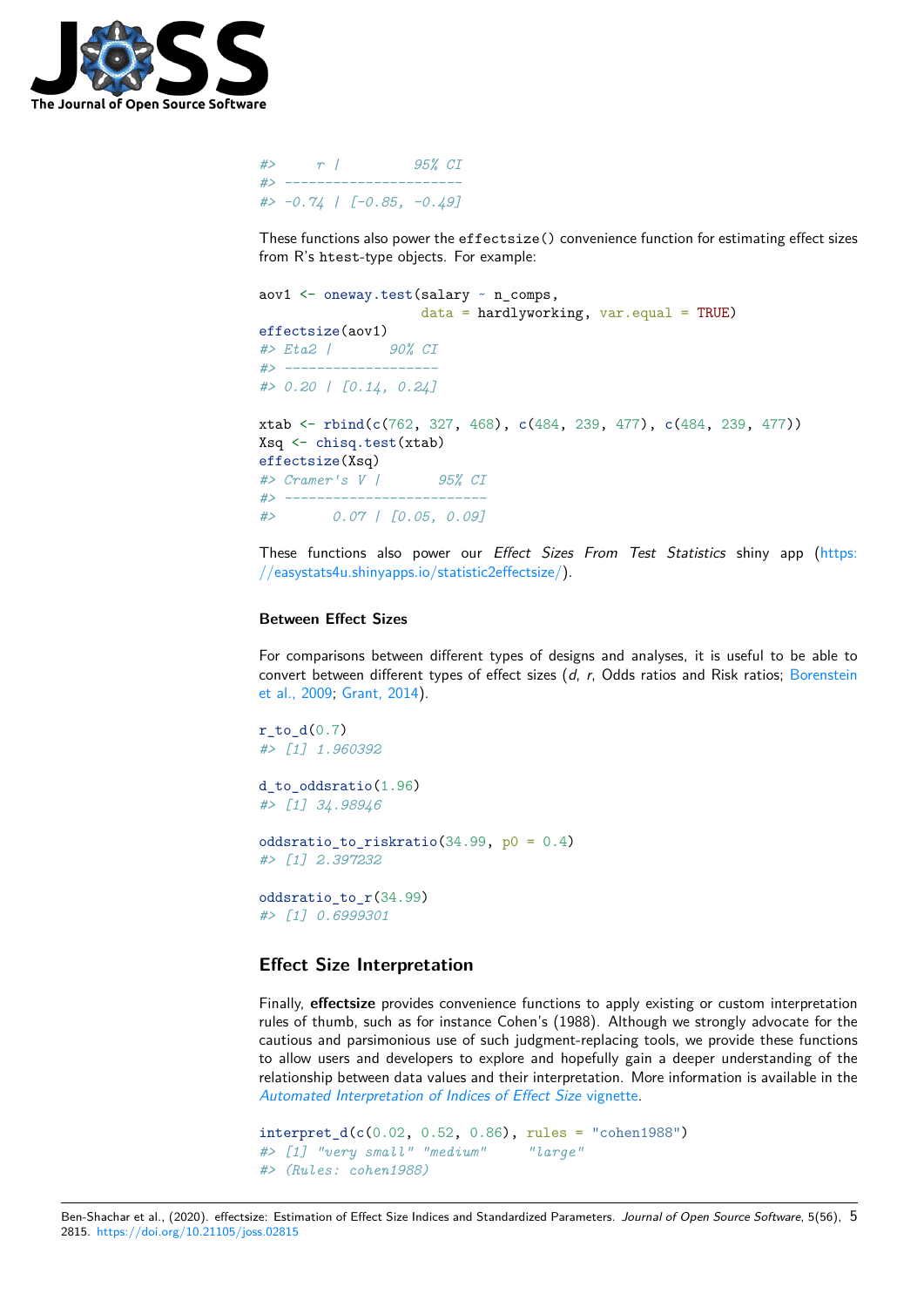

## **Licensing and Availability**

**effectsize** is licensed under the GNU General Public License (v3.0), with all source code stored at GitHub (https://github.com/easystats/effectsize), and with a corresponding issue tracker for bug reporting and feature enhancements. In the spirit of honest and open science, we encourage requests/tips for fixes, feature updates, as well as general questions and concerns via direct interaction with contributors and developers, by filing an issue. See the package's *Contributio[n Guidelines](https://github.com/easystats/effectsize)*.

## **[Acknowledgme](https://github.com/easystats/effectsize/blob/main/.github/CONTRIBUTING.md)nts**

**effectsize** is part of the *easystats* ecosystem, a collaborative project created to facilitate the usage of R for statistical analyses. Thus, we would like to thank the members of easystats as well as the users.

### **References**

- Behrendt, S. (2014). *lm.beta: Add standardized regression coefficients to lm-objects*. https: //CRAN.R-project.org/package=lm.beta
- <span id="page-5-1"></span>Bollen, K. A. (1989). *Structural equations with latent variables*. John Wiley & Sons. https: //doi.org/10.1002/9781118619179
- Bor[enstein, M., Hedges, L. V., Higgins, J. P.](https://CRAN.R-project.org/package=lm.beta), & Rothstein, H. R. (2009). Converting [among](https://CRAN.R-project.org/package=lm.beta) effect sizes. In *Introduction to meta-analysis* (pp. 45–49). John Wiley & Sons. [https:](https://doi.org/10.1002/9781118619179) [//doi.org/10.1002/9780470743386.](https://doi.org/10.1002/9781118619179)ch7
- <span id="page-5-7"></span><span id="page-5-0"></span>Buchanan, E. M., Gillenwaters, A., Scofield, J. E., & Valentine, K. D. (2019). *MOTE: Measure of the Effect: Package to assist in effect size calculations and their con[fidence](https://doi.org/10.1002/9780470743386.ch7) intervals*. [http://github.com/doomlab/](https://doi.org/10.1002/9780470743386.ch7)MOTE
- Cohen, J. (1988). *Statistical power analysis for the behavioral sciences, 2nd ed.* Routledge. ISBN: 9780805802832
- <span id="page-5-2"></span>Cramér, H. (1946). *[Mathematical methods o](http://github.com/doomlab/MOTE)f statistics*. Princeton University Press. ISBN: 9781400883868
- <span id="page-5-4"></span>Friedman, [H. \(1982\). Si](https://worldcat.org/isbn/9780805802832)mplified determinations of statistical power, magnitude of effect and research sample sizes. *Educational and Psychological Measurement*, *42*(2), 521–526. https:[//doi.org/10.117](https://worldcat.org/isbn/9781400883868)7/001316448204200214
- Grant, R. L. (2014). Converting an odds ratio to a range of plausible relative risks for better communication of research findings. *British Medical Journal*, *348*, f7450. https: [//doi.org/10.1136/bmj.f7450](https://doi.org/10.1177/001316448204200214)
- Hedges, L., & Olkin, I. (1985). *Statistical methods for meta-analysis*. Academic Press. ISBN: 9780080570655
- <span id="page-5-8"></span>Ho[ffman, L. \(2015\).](https://doi.org/10.1136/bmj.f7450) *Longitudinal analysis: Modeling within-person fluctuation and c[hange](https://doi.org/10.1136/bmj.f7450)*. Routledge. ISBN: 9780415876025
- <span id="page-5-5"></span>Kelley, K. [\(2020\).](https://worldcat.org/isbn/9780080570655) *MBESS: The MBESS R package*. https://CRAN.R-project.org/package= **MBESS**
- <span id="page-5-6"></span><span id="page-5-3"></span>Kelley, T. L. (1935). [An unbiased c](https://worldcat.org/isbn/9780415876025)orrelation ratio measure. *Proceedings of the National Academy of Sciences of the United States of America*, *21*(9), 554–559. [https://doi.org/](https://CRAN.R-project.org/package=MBESS) [10.1073](https://CRAN.R-project.org/package=MBESS)/pnas.21.9.554